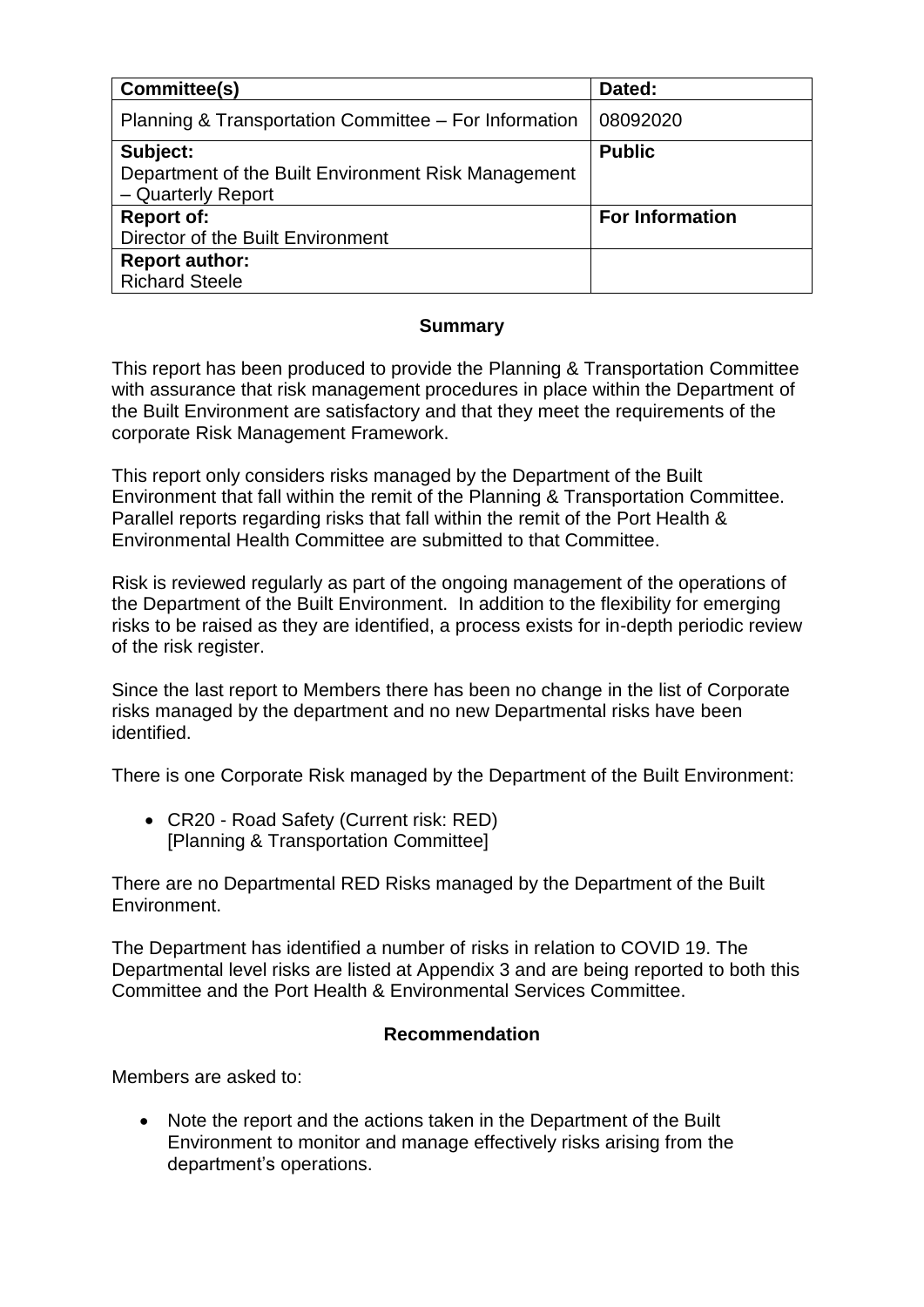## **Main Report**

## **Background**

- 1. The Risk Management Framework of the City of London Corporation requires each Chief Officer to report regularly to Committee the risks faced in their department.
- 2. Risk owners are consulted and risks are routinely reviewed with the updates recorded in the Corporate (Pentana) system.
- 3. Each risk managed by the Department of the Built Environment is allocated to either the Planning & Transportation Committee or the Port Health & Environmental Services Committees. *This report only considers risks managed by the Department of the Built Environment that fall within the remit of the Planning & Transportation Committee.*

Parallel periodic reports are submitted to the Port Health & Environmental Services Committee.

### **Current Position**

- 4. This report provides an update on the current risks that exist in relation to the operations of the Department of the Built Environment that fall within the remit of the Planning & Transportation Committee.
- 5. In order to reduce the volume of information presented, and accordance with the Corporate Risk Management Strategy, this report includes all Corporate and Departmental level risks but not Service Level risks (unless there are changes which are considered to be likely to be of interest to Members).
- 6. The risk register captures risk across all four divisions within the department, (Transportation & Public Realm, District Surveyor, Development and Policy & Performance) but risks relating to the City Property Advisory Team are managed by the City Surveyor. The department provides advice relating to the City bridges to the City Surveyor's department but the risks are owned by the City Surveyor.

#### **Risk Management Process**

- 7. Risk and control owners are consulted regarding the risks for which they are responsible at appropriate intervals based on the level of risk and the likelihood that this level will change. In general, RED risks are reviewed monthly; AMBER risk are reviewed quarterly; and GREEN risks are reviewed quarterly, 6 monthly or annually depending on the likelihood of change.
- 8. Changes to risks were, historically, reported to Members as part of the Business Plan report. Members now receive this report quarterly in accordance with the Corporate Risk Management Strategy.
- 9. All significant risks (excluding Health & Safety risks, see paragraph 15) identified by the Department are managed through the Pentana System.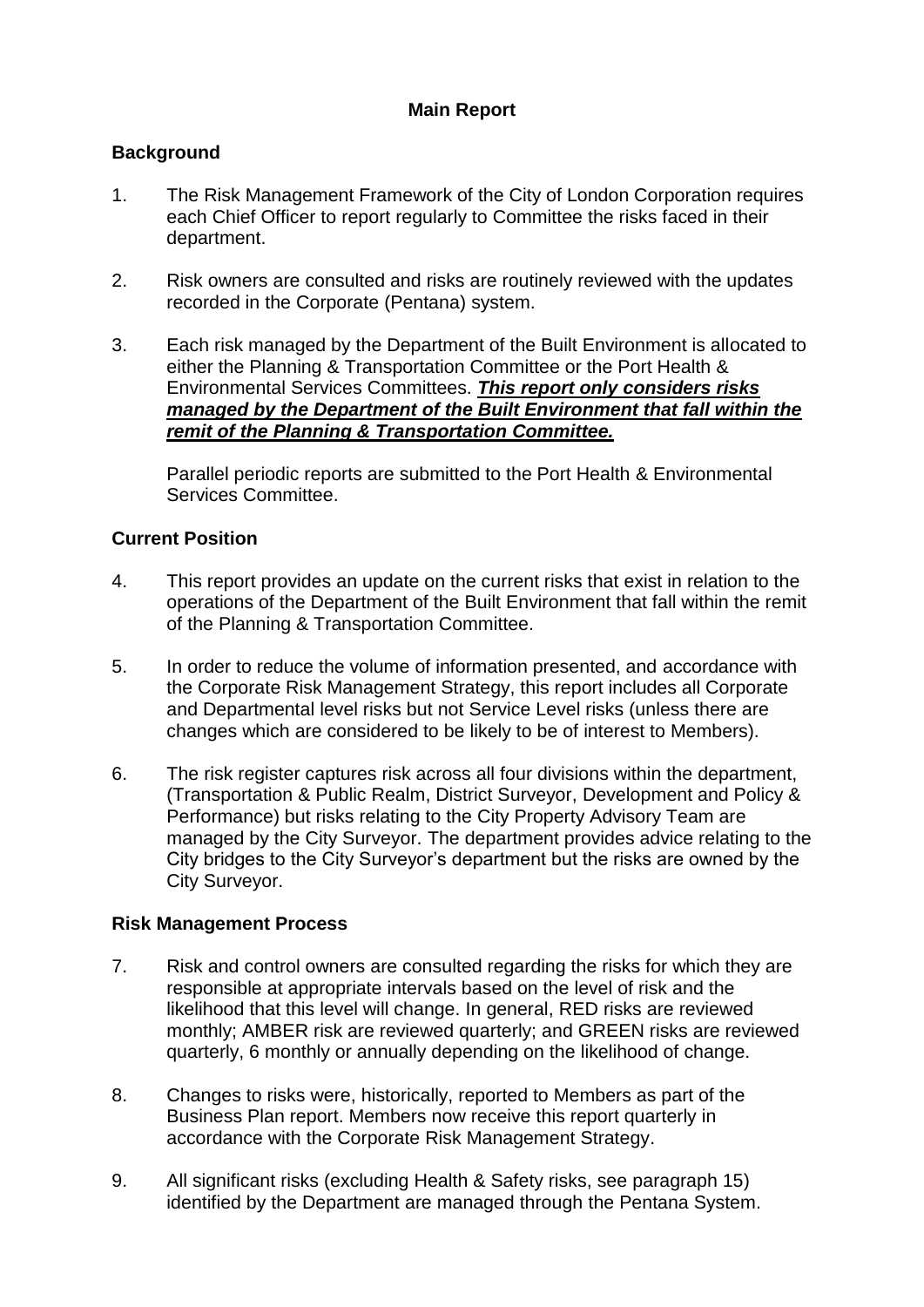10. Members will notice that some risks reported are already at the Target Risk Rating & Score and are only subject to Business As Usual actions. These risks are included in accordance with the Corporate Guidance "Reporting Risk Information to Grand Committees" to assist this committee to fulfil the role of Service Committees (as defined in the Corporate Risk Management Strategy) to "Oversee the significant risks faced by the Departments in the delivery of their service responsibilities." The annual target date for Business As Usual actions, and risks where we are at Target Risk, will be updated prior to the next report.

### **Significant Risk changes and other items of particular interest to Members**

- 11. The one Corporate risk has been reviewed and remains RED. Further details are below in Summary of Key Risks.
- 12. Regular review of risks has identified one Departmental Level risk where the Current Risk score has changed.

The Risk Score for **DBE-TP-06 (S106 Controls)** has decreased from 8 (AMBER) to 4 (Green). The impact has been reduced from 4 (Major) to 2 (Serious) as a result of the mitigations and actions taken which have reduced the financial exposure.

- 13. **DBE-PL-02 (Not being alive to the needs/requirements of the world business centre and the political environment)** has been reviewed and whilst there is increased likelihood and impact as result of the changes in Planning Legislation (proposed and implemented) the increase is not *currently* sufficient to warrant an increase in likelihood or impact and therefore the risk score is unchanged.
- 14. The Target Risk Ratings/Scores have also been reviewed since the last report to Members and no changes have been identified.
- 15. While updating the Activity H&S Risk Assessments to include COVID-19 mitigations it became apparent that the Pentana system is not well configured to hold these risks and, pending a review by the Corporate Risk Advisor and the HR Health & Safety Manager, H&S risks are currently being managed outside Pentana. The only H&S risk reported to this Committee is DBE-02 Service/Pipe Subways and this will be found in Appendix 4.

#### **Identification of New Risks**

- 16. New risks may be identified at the quarterly review of all risk; through Risk reviews at the Department Management Team; or by a Director as part of their ongoing business management.
- 17. An initial assessment of all new risks is undertaken to determine the level of risk (Red, Amber or Green). Red and Amber risks will be the subject of an immediate full assessment with Red risks being report to the Department Management Team. Green risks will be included in the next review cycle.
- 18. No other new risks that fall within the remit of the Planning & Transportation Committee have been identified since the last report.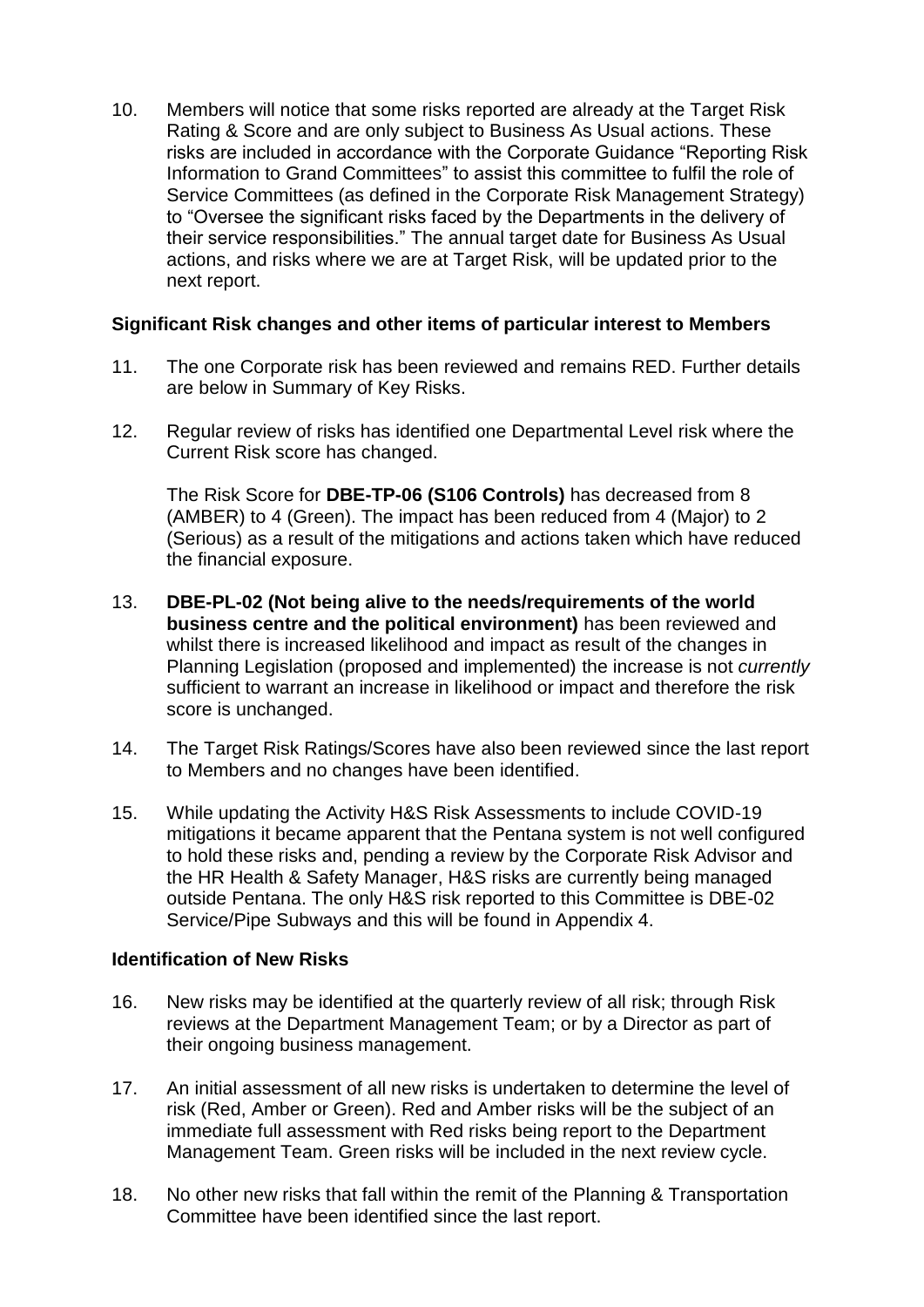## **COVID-19 Risks**

- 19. The Department has identified two departmental risks arising from the impact of COVID19. These are held on the Public Services SILVER group risk register. Exceptionally these risks are being reported both to this Committee and to the Port Health & Environmental Services Committee.
	- CVD19 SGPS 27 Failure to deliver the New DBE Finance
	- CVD19 SGPS 28 Failure to deliver the New DBE Business Plan

The Department has established three BRONZE groups, two of which (Highways, Parking & Enforcement and Development & Construction) relate to the work of this Committee. Each of these BRONZE groups has identified a service risk relating to their (potential) failure to deliver the services required by SILVER. Whilst service risks are not routinely reported to Committees these two risks are included in Appendix 3 because they are likely to be of interest to Members in the present situation.

Since last reported to Members both **CVD19 SGPS 28 (Failure to deliver the New DBE – Business Plan)** and **CVD19 SGPS 26 (Failure by BRONZE to deliver the Development & Construction service required by SILVER)** have reduced in Likelihood from Likely (4) to Probable (3).

### **Summary of Key Risks**

20. The Department of the Built Environment is responsible for one Corporate Risk. This is:

## **Road Safety (CR20) which is RED**

This is the risk related to road traffic collisions.

This risk score remains assessed as 24 (RED) with a Likelihood of Probable (3) and an Impact of Extreme (8). This is above the Target Risk score of 16.

- The Bank on Safety interim scheme continues and is expected to complete in September.
- Pavement widening has been completed and with work on signals underway in collaboration with TfL.
- The 15mph request to DfT will be submitted in autumn 2020.
- We have supported TfL's temporary interventions to improve safety and enable social distancing on Bishopsgate and Gracechurch Street.
- A range of on-street measures to enable the safe return of the City's workforce and support COVID-19 recovery are being delivered.

## **Conclusion**

21. Members are asked to note that risk management processes within the Department of the Built Environment adhere to the requirements of the City Corporation's Risk Management Framework and that risks identified within the